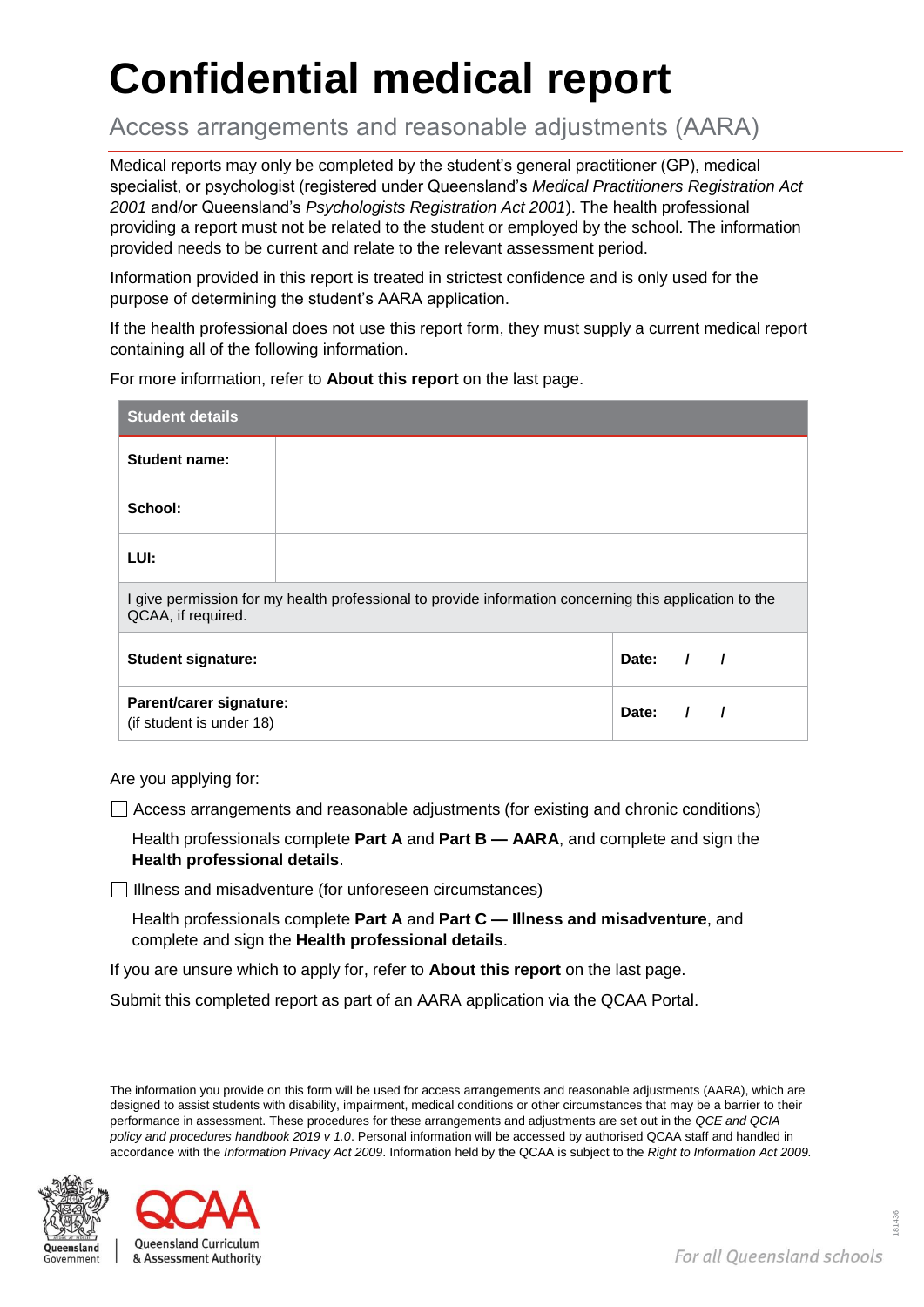# **Part A**

This section is **only** to be completed by the health professional.

| Diagnosis:                                                                                                       |          |          |  |  |  |  |
|------------------------------------------------------------------------------------------------------------------|----------|----------|--|--|--|--|
| Date of diagnosis:                                                                                               | $\prime$ | $\prime$ |  |  |  |  |
| Date of<br>occurrence/onset:                                                                                     | $\prime$ | $\prime$ |  |  |  |  |
| Provide a brief history of the student's disability, impairment and/or medical condition,<br>including symptoms. |          |          |  |  |  |  |
|                                                                                                                  |          |          |  |  |  |  |
|                                                                                                                  |          |          |  |  |  |  |
|                                                                                                                  |          |          |  |  |  |  |
|                                                                                                                  |          |          |  |  |  |  |
|                                                                                                                  |          |          |  |  |  |  |
|                                                                                                                  |          |          |  |  |  |  |
|                                                                                                                  |          |          |  |  |  |  |
|                                                                                                                  |          |          |  |  |  |  |
|                                                                                                                  |          |          |  |  |  |  |
| Is the student currently receiving treatment? Please indicate.                                                   |          |          |  |  |  |  |
|                                                                                                                  |          |          |  |  |  |  |
|                                                                                                                  |          |          |  |  |  |  |
|                                                                                                                  |          |          |  |  |  |  |
|                                                                                                                  |          |          |  |  |  |  |
|                                                                                                                  |          |          |  |  |  |  |
|                                                                                                                  |          |          |  |  |  |  |
|                                                                                                                  |          |          |  |  |  |  |
|                                                                                                                  |          |          |  |  |  |  |
|                                                                                                                  |          |          |  |  |  |  |
|                                                                                                                  |          |          |  |  |  |  |
|                                                                                                                  |          |          |  |  |  |  |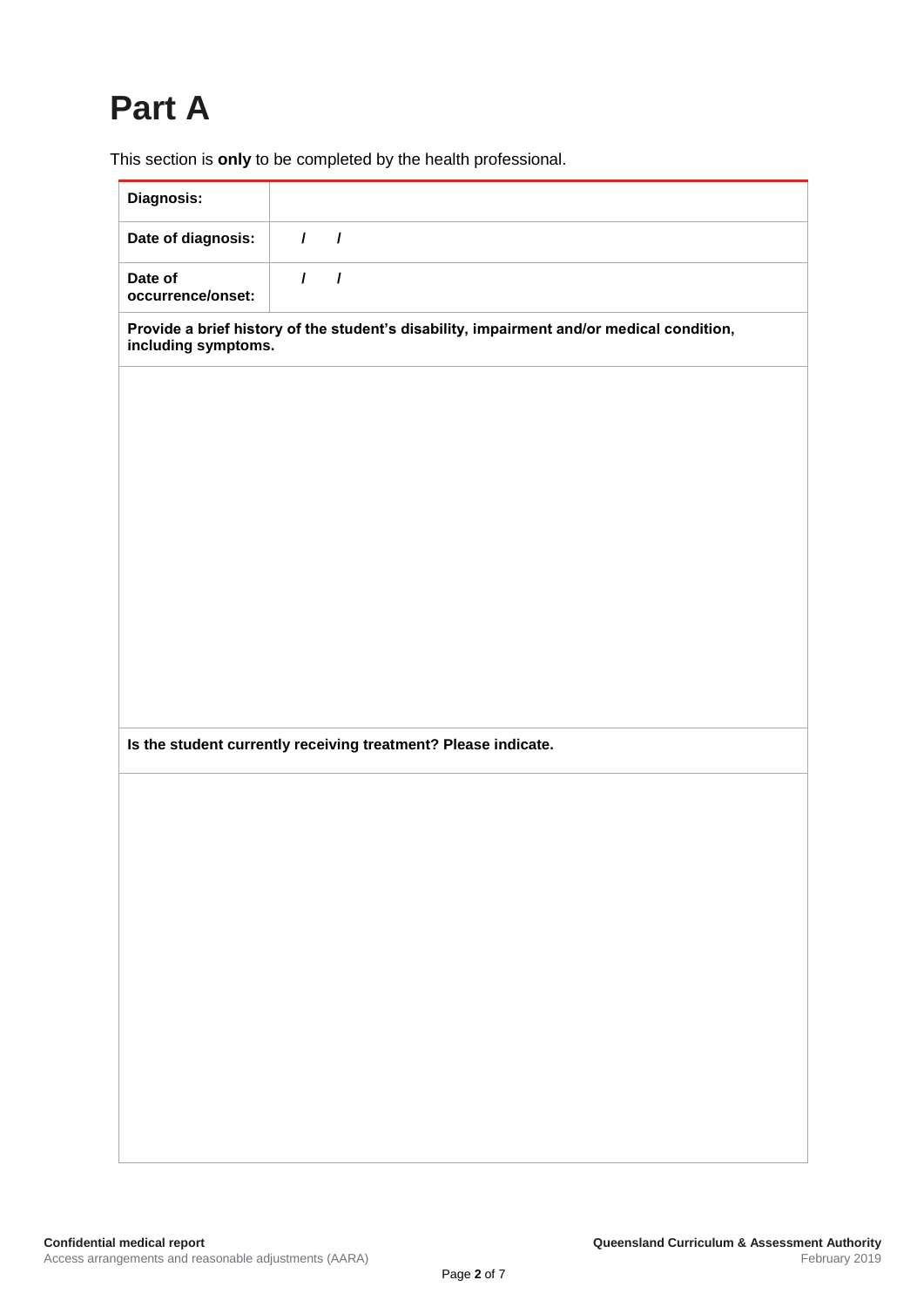**Comment on the probable effect of this disability, impairment and/or medical condition on this student's capacity to complete timed assessment.**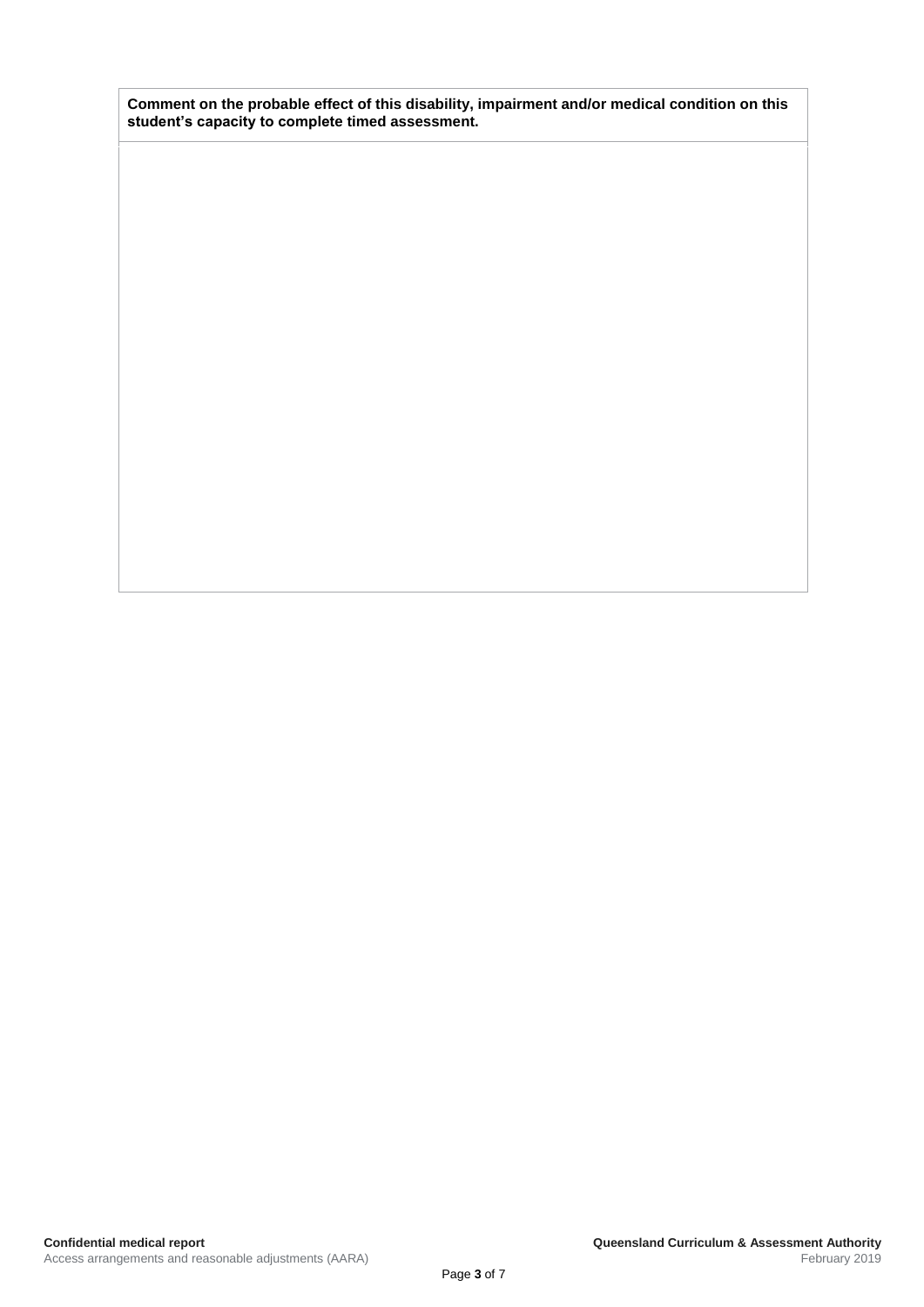# **Part B — AARA**

This section is **only** to be completed by the health professional.

**Comment on how the disability, impairment and/or medical condition would affect this student's daily functioning in the classroom.**

**Professional recommendations for assessment adjustments.**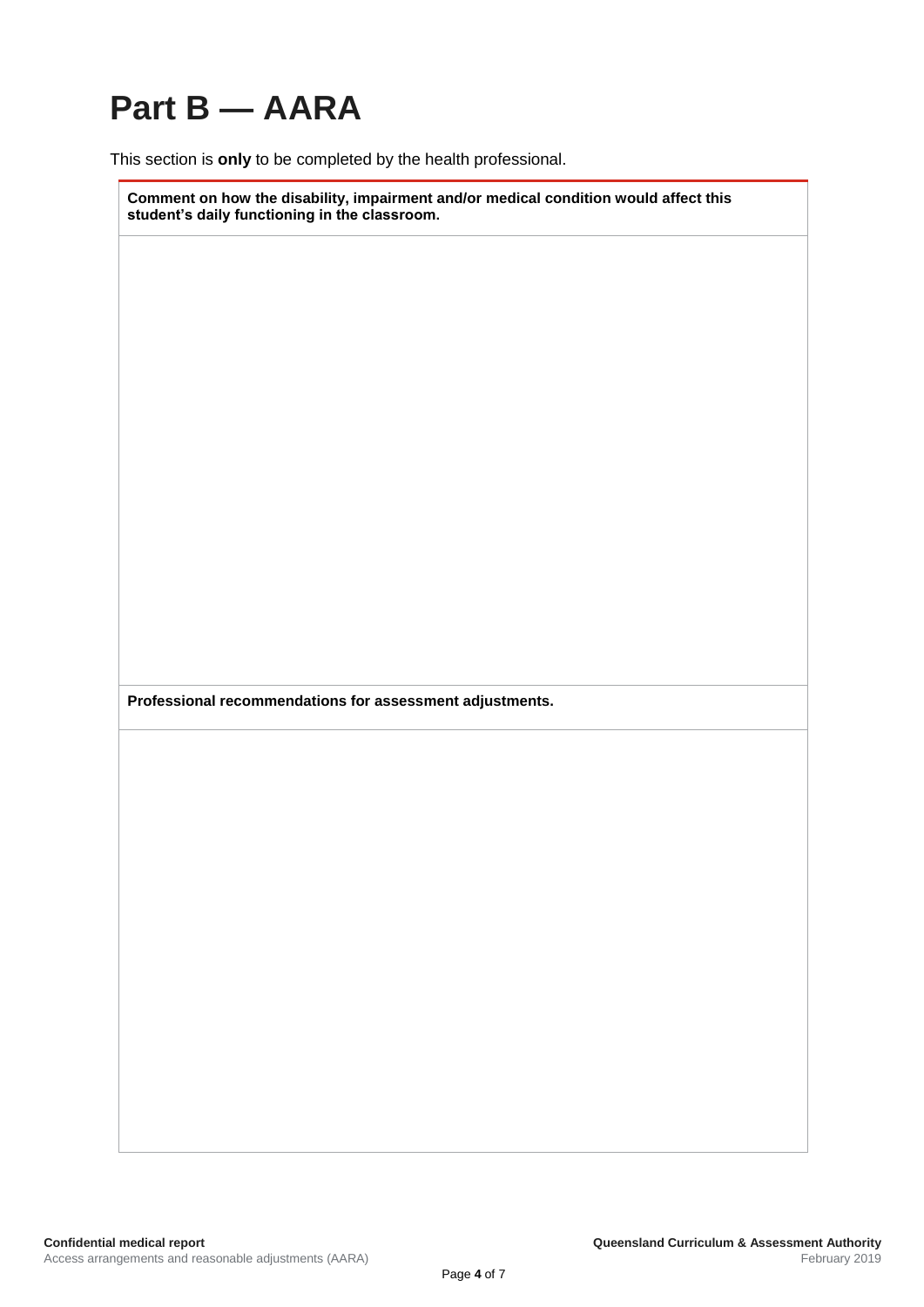# **Part C — Illness and misadventure**

This section is **only** to be completed by the health professional.

| I consider that the effect of the impairment arising from the medical condition is/was:                                                                                          |  |  |  |  |  |
|----------------------------------------------------------------------------------------------------------------------------------------------------------------------------------|--|--|--|--|--|
| mild<br>moderate<br>severe                                                                                                                                                       |  |  |  |  |  |
| I consider that the student is/was:                                                                                                                                              |  |  |  |  |  |
| disadvantaged due to a temporary medical condition                                                                                                                               |  |  |  |  |  |
| unfit to participate in assessment due to a temporary medical condition<br>from<br>$\sqrt{2}$<br>$\frac{1}{2}$<br>to<br>$\sqrt{ }$                                               |  |  |  |  |  |
| unfit to participate in assessment due to a deterioration in a chronic condition<br>from<br>$\prime$<br>to<br>$\prime$<br>$\prime$<br>$\prime$                                   |  |  |  |  |  |
| If the student was affected for less than a full day, comment on the amount of time the student was<br>affected during a timed assessment, e.g. second half of the exam session. |  |  |  |  |  |
|                                                                                                                                                                                  |  |  |  |  |  |
|                                                                                                                                                                                  |  |  |  |  |  |
|                                                                                                                                                                                  |  |  |  |  |  |
|                                                                                                                                                                                  |  |  |  |  |  |
|                                                                                                                                                                                  |  |  |  |  |  |
|                                                                                                                                                                                  |  |  |  |  |  |
|                                                                                                                                                                                  |  |  |  |  |  |
|                                                                                                                                                                                  |  |  |  |  |  |
|                                                                                                                                                                                  |  |  |  |  |  |
|                                                                                                                                                                                  |  |  |  |  |  |
|                                                                                                                                                                                  |  |  |  |  |  |
|                                                                                                                                                                                  |  |  |  |  |  |
|                                                                                                                                                                                  |  |  |  |  |  |
|                                                                                                                                                                                  |  |  |  |  |  |
|                                                                                                                                                                                  |  |  |  |  |  |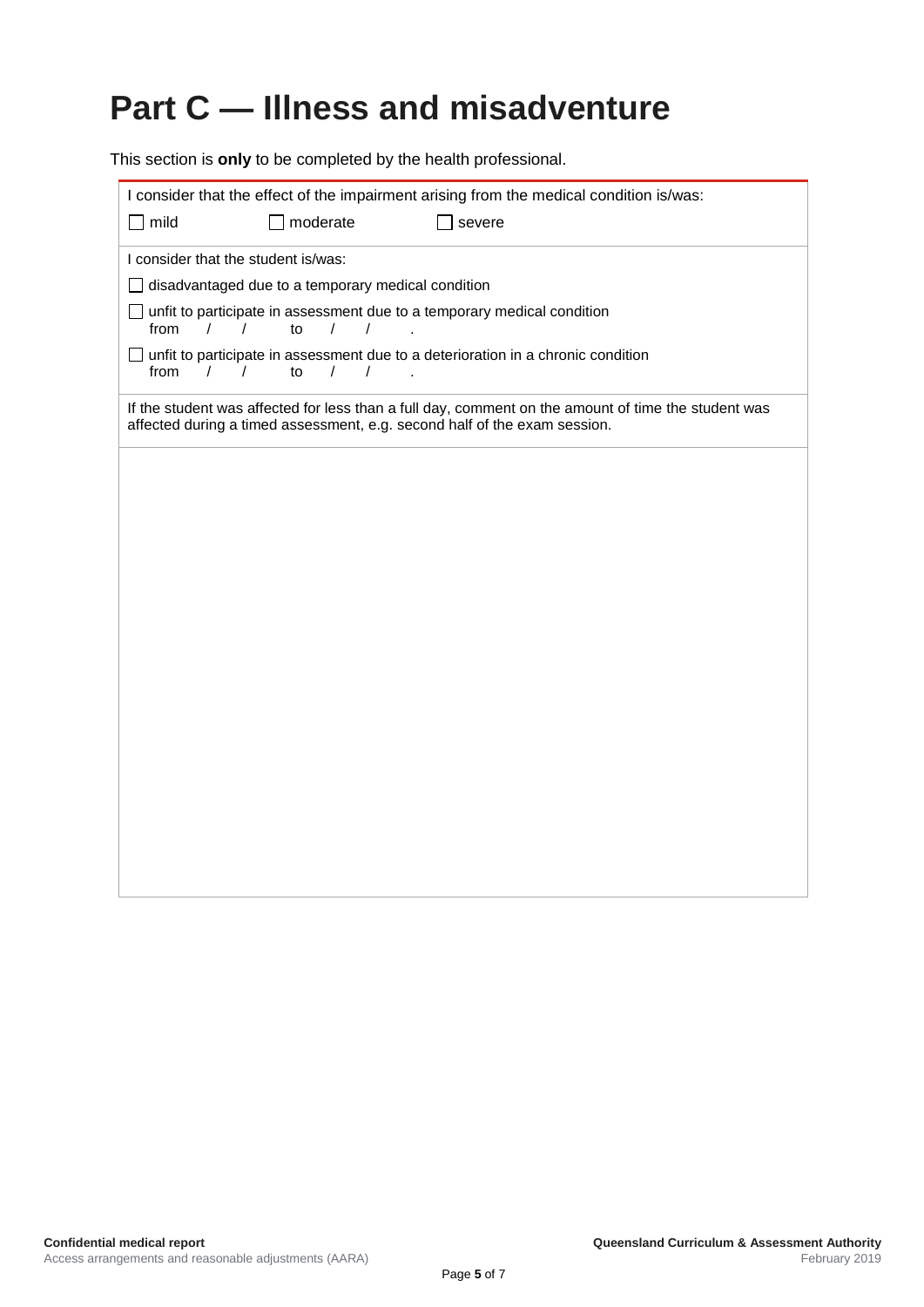### **Health professional details**

| Name:                                        |                                   |
|----------------------------------------------|-----------------------------------|
| Profession:                                  |                                   |
| Phone:                                       |                                   |
| Specialty/qualifications:<br>(if applicable) |                                   |
| Place of work:                               |                                   |
| <b>Registration number:</b>                  |                                   |
| Practice stamp:<br>(if applicable)           |                                   |
| Signature:                                   | Date:<br>$\sqrt{ }$<br>$\sqrt{2}$ |